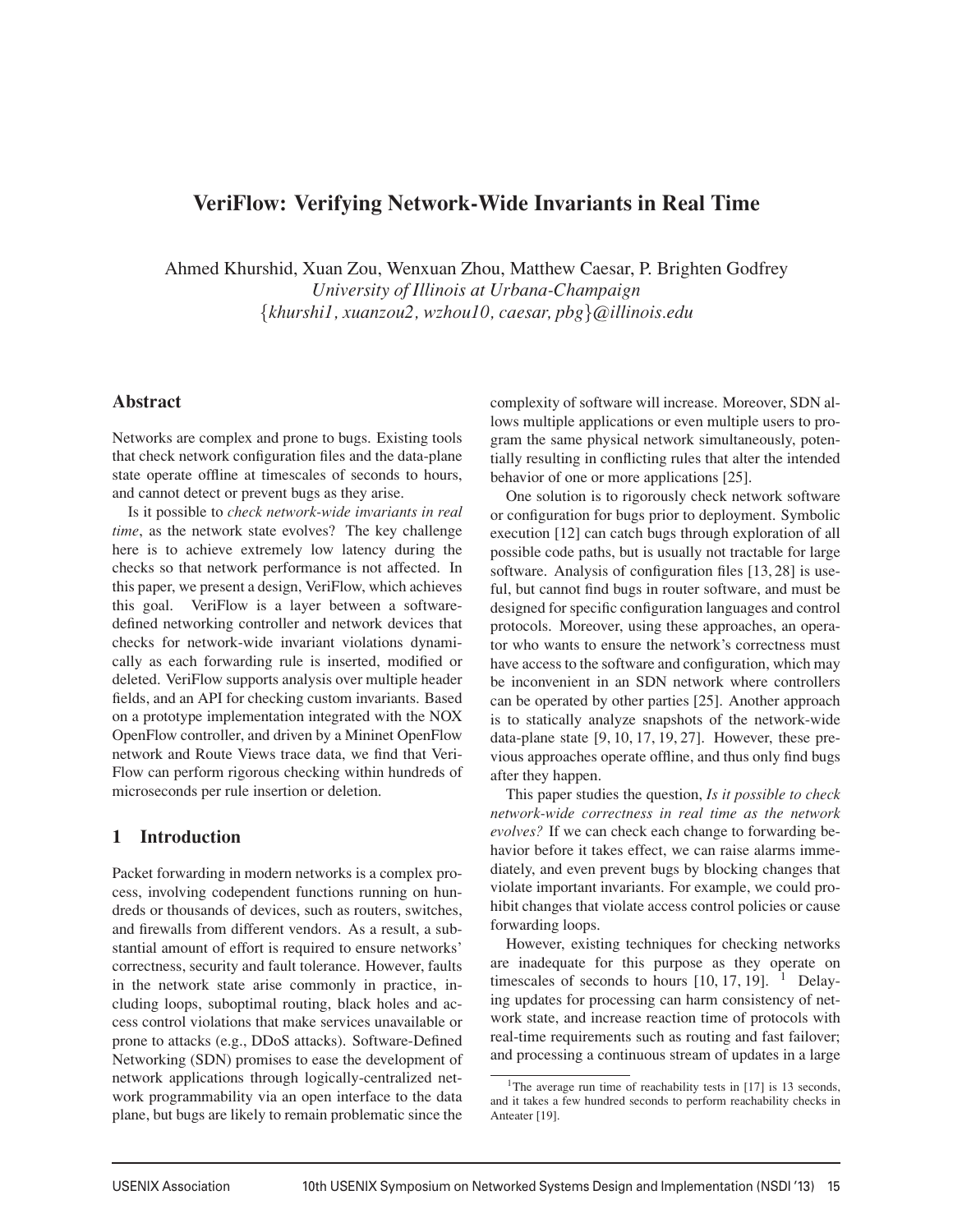network could introduce scaling challenges. Hence, we need some way to perform verification at very high speeds, i.e., within milliseconds. Moreover, checking network-wide properties requires obtaining a view of network-wide state.

We present a design, VeriFlow, which demonstrates that the goal of real-time verification of network-wide invariants is achievable. VeriFlow leverages softwaredefined networking (SDN) to obtain a picture of the network as it evolves by sitting as a layer between the SDN controller and the forwarding devices, and checks validity of invariants as each rule is inserted, modified or deleted. However, SDN alone does not make the problem easy. In order to ensure real-time response, Veri-Flow introduces novel incremental algorithms to search for potential violation of key network invariants — for example, availability of a path to the destination, absence of forwarding loops, enforcement of access control policies, or isolation between virtual networks.

Our prototype implementation supports both Open-Flow [21] version 1.1.0 and IP forwarding rules, with the exception that the current implementation does not support actions that modify packet headers. We microbenchmarked VeriFlow using a stream of updates from a simulated IP network, constructed with Rocketfuel [7] topology data and real BGP traces [8]. We also evaluated its overhead relative to the NOX controller [14] in an emulated OpenFlow network using Mininet [3]. We find that VeriFlow is able to verify network-wide invariants within hundreds of microseconds as new rules are introduced into the network. VeriFlow's verification phase has little impact on network performance and inflates TCP connection setup latency by a manageable amount, around 15.5% on average.

We give an overview of data plane verification and SDN  $(\S 2)$  before presenting VeriFlow's design  $(\S 3)$ , implementation ( $\S$  4), and evaluation ( $\S$  5). We then discuss future ( $\S$  6) and related work ( $\S$  7), and conclude ( $\S$  8).

# **2 Overview of Approach**

VeriFlow adopts the approach of *data plane verification*. As argued in [19], verifying network correctness in the data plane offers several advantages over verifying higher-level code such as configuration files. First, it is closely tied to the network's actual behavior, so that it can catch bugs that other tools miss. For example, configuration analysis [13, 28] cannot find bugs that occur in router software. Second, since data-plane state has relatively simple formats and semantics that are common across many higher-layer protocols and implementations, it simplifies rigorous analysis of a network.

Early data plane verification algorithms were developed in [27], and systems include FlowChecker [9], Anteater [19], and Header Space Analysis [17]. The latter two systems were applied to operational networks and uncovered multiple real-world bugs, validating the data plane analysis approach. However, as noted previously, these are offline rather than real-time systems.

VeriFlow performs real-time data plane verification in the context of software defined networks (SDNs). An SDN comprises, at a high level, (1) a standardized and open interface to read and write the data plane of network devices such as switches and routers; (2) a *controller*, a logically centralized device that can run custom code and is responsible for transmitting commands (forwarding rules) to network devices.

SDNs are a good match for data plane verification. First, a standardized data plane interface such as Open-Flow [6] simplifies unified analysis across all network devices. Second, SDNs ease *real-time* data plane verification since the stream of updates to the network is observable at the controller.

SDN thus simplifies VeriFlow's design. Moreover, we believe SDNs can benefit significantly from VeriFlow's data plane verification layer: the network operator can verify that the network's forwarding behavior is correct, without needing to inspect (or trust) relatively complex controller code, which may be developed by parties outside the network operator's control.

# **3 Design of VeriFlow**

Checking network-wide invariants in the presence of complex forwarding elements can be a hard problem. For example, packet filters alone make reachability checks NP-Complete [19]. Aiming to perform these checks in real-time is therefore challenging. Our design tackles this problem as follows. First, we monitor all the network update events in a live network as they are generated by network control applications, the devices, or the network operator. Second, we confine our verification activities to only those parts of the network whose actions may be influenced by a new update. Third, rather than checking invariants with a general-purpose tool such as a SAT or BDD solver as in [10, 19] (which are generally too slow), we use a custom algorithm. We now discuss each of these design decisions in detail.

VeriFlow's first job is to track every forwarding-state change event. For example, in an SDN such as Open-Flow [21], a centralized controller issues forwarding rules to the network devices to handle flows initiated by users. VeriFlow must intercept all these rules and verify them before they reach the network. To achieve this goal, VeriFlow is implemented as a shim layer between the controller and the network, and monitors all communication in either direction.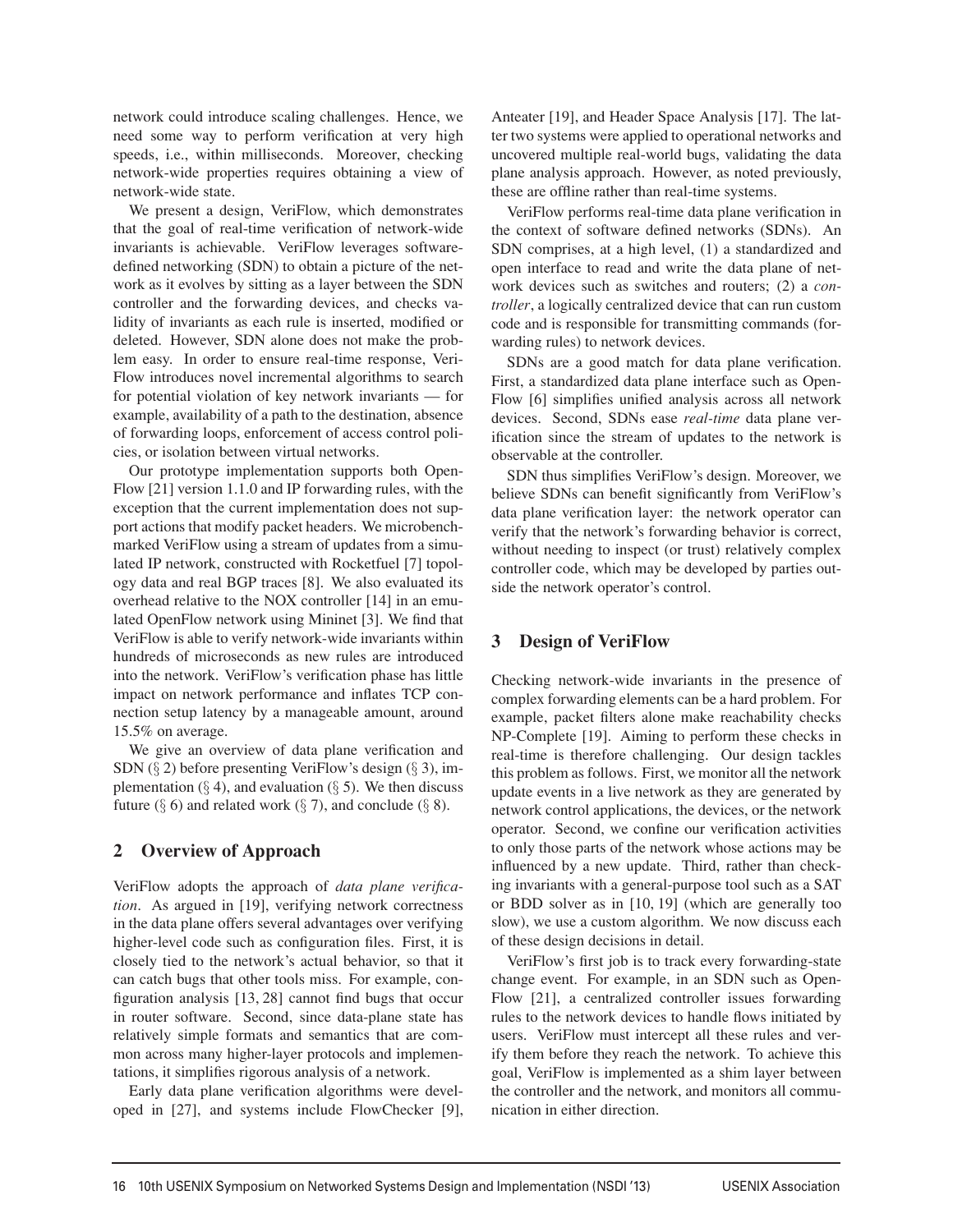For every rule insertion/deletion message, VeriFlow must verify the effect of the rule on the network at very high speed. VeriFlow cannot leverage techniques used by past work [9,17,19], because these operate at timescales of seconds to hours. Unlike previous solutions, we do not want to check the entire network on each change. We solve this problem in three steps. First, using the new rule and any overlapping existing rules, we slice the network into a set of *equivalence classes* (ECs) of packets  $(\S$  3.1). Each EC is a set of packets that experience the same forwarding actions throughout the network. Intuitively, each change to the network will typically only affect a very small number of ECs (see  $\S$  5.1). Therefore, we find the set of ECs whose operation could be altered by a rule, and verify network invariants only within those classes. Second, VeriFlow builds individual *forwarding graphs* for every modified EC, representing the network's forwarding behavior (§ 3.2). Third, VeriFlow traverses these graphs (or runs custom user-defined code) to determine the status of one or more invariants  $(\S 3.3)$ . The following subsections describe these steps in detail. Figure 1 shows the placement and operations of VeriFlow in an SDN.



Figure 1: VeriFlow sits between the SDN applications and devices to intercept and check every rule entering the network.

## **3.1 Slicing the network into equivalence classes**

One way to verify network properties is to prepare a model of the entire network using its current data-plane state, and run queries on this model [9, 19]. However, checking the entire network's state every time a new flow rule is inserted is wasteful, and fails to provide real-time response. Instead, we note that most forwarding rule changes affect only a small subset of all possible packets. For example, inserting a longest-prefix-match rule for the destination IP field will only affect forwarding for packets destined to that prefix. In order to confine our verification activities to only the affected set of packets, we slice the network into a set of equivalence classes (ECs) based on the new rule and the existing rules that overlap with the new rule. An equivalence class is defined as follows.

**Definition (Equivalence Class):** An equivalence class (EC) is a set *P* of packets such that for any  $p_1, p_2 \in P$  and any network device  $R$ , the forwarding action is identical for  $p_1$  and  $p_2$  at  $R$ .

Separating the entire packet space into individual ECs allows VeriFlow to pinpoint the affected set of packets if a problem is discovered while verifying a newly inserted forwarding rule.

Let us look at an example. Consider an OpenFlow switch with two rules matching packets with destination IP address prefixes 11.1.0.0/16 and 12.1.0.0/16, respectively. If a new rule matching destination IP address prefix 11.0.0.0/8 is added, it may affect packets belonging to the 11.1.0.0/16 range depending on the rules' priority values [6] (the longer prefix may not have higher priority). However, the new rule will not affect packets outside the range 11.0.0.0/8, such as 12.1.0.0/16. Therefore, VeriFlow will only consider the new rule (11.0.0.0/8) and the existing overlapping rule (11.1.0.0/16) while analyzing network properties. These two overlapping rules produce three ECs (represented using the lower and upper bound range values of the destination IP address field): 11.0.0.0 to 11.0.255.255, 11.1.0.0 to 11.1.255.255, and 11.2.255.255 to 11.255.255.255.

VeriFlow needs an efficient data structure to quickly store new network rules, find overlapping rules, and compute the affected ECs. For this we utilize a *multidimensional prefix tree (trie)* inspired by traditional packet classification algorithms [26].

A trie is an ordered tree data structure that stores an associative array. In our case, the trie associates the set of packets matched by a forwarding rule with the forwarding rule itself. Each level in the trie corresponds to a specific bit in a forwarding rule (equivalently, a bit in the packet header). Each node in our trie has three branches, corresponding to three possible values that the rule can match: 0, 1, and \* (wildcard). The trie can be seen as a composition of several *sub-tries* or dimensions, each corresponding to a packet header field. We maintain a sub-trie in our multi-dimensional trie for each of the mandatory match and packet header fields supported by OpenFlow  $1.1.0<sup>2</sup>$  (Note that an optimization in our implementation uses a condensed set of fields in the trie;

<sup>2(</sup>DL SRC, DL DST, NW SRC, NW DST, IN PORT, DL VLAN, DL VLAN PCP, DL TYPE, NW TOS, NW PROTO, TP SRC, TP DST, MPLS LABEL and MPLS TC).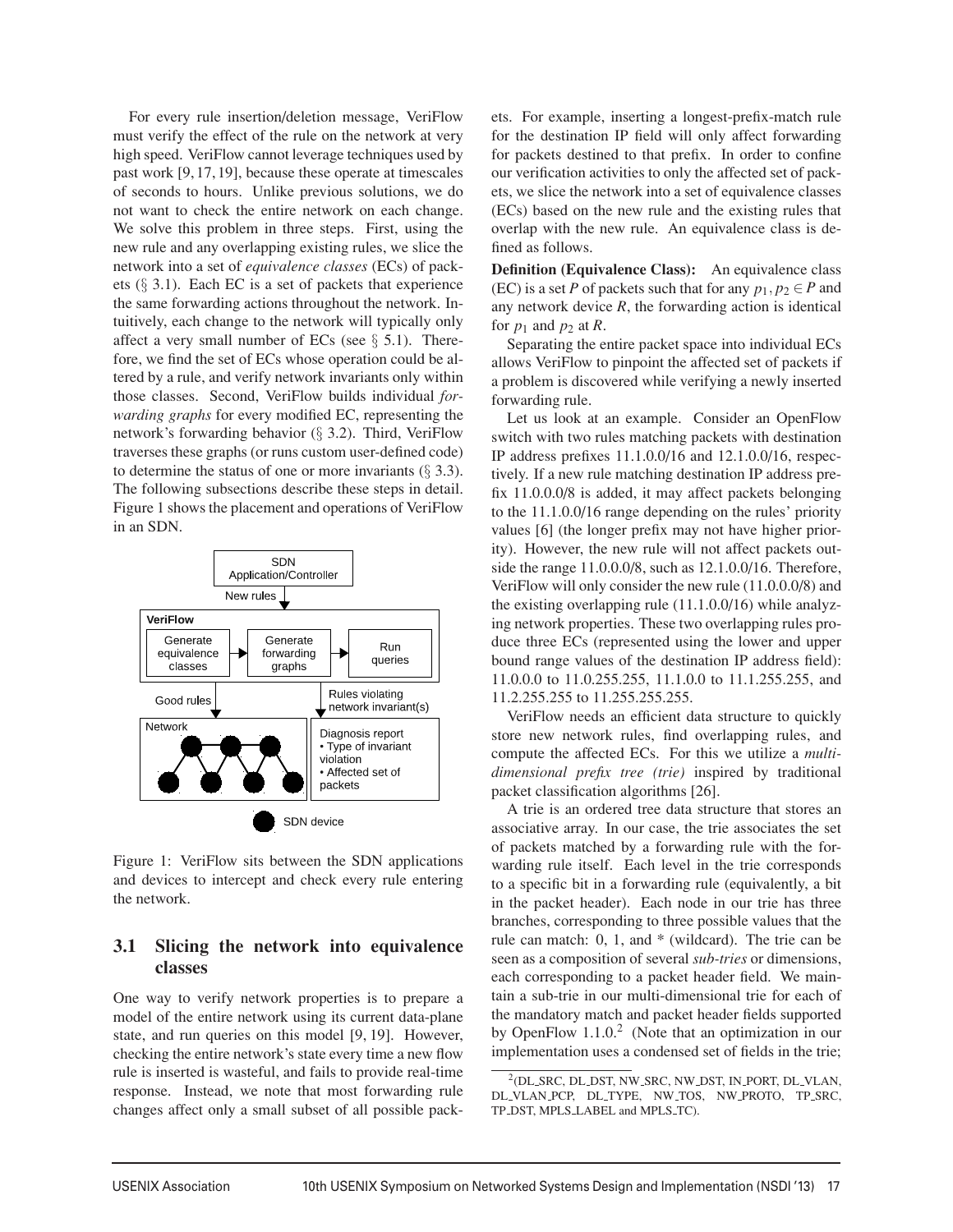see § 4.2.) For example, the sub-trie representing the IPv4 destination corresponds to 32 levels in the trie. One of the sub-tries (DL SRC in our design) appears at the top, the next field's sub-tries are attached to the leaves of the first, and so on (Figure 2). A path from the trie's root to a leaf of one of the bottommost sub-tries thus represents the set of packets that a rule matches. Each leaf stores the rules that match that set of packets, and the devices at which they are located (Figure 2).



Figure 2: VeriFlow's core algorithmic process.

When a new forwarding rule is generated by the application, we perform a lookup in our trie, by traversing it dimension by dimension to find all the rules that intersect the new rule. At each dimension, we narrow down the search area by only traversing those branches that fall within the range of the new rule using the field value of that particular dimension. The lookup procedure results in the selection of a set of leaves of the bottommost dimension, each with a set of forwarding rules. These rules collectively define a set of packets (in particular, their corresponding forwarding rules) that could be affected by the incoming forwarding rule. This set may span multiple ECs. We next compute the individual ECs as illustrated in Figure 2. For each field, we find a set of disjoint ranges (lower and upper bound) such that no rule splits one of the ranges. An EC is then defined by a particular choice of one of the ranges for each of the fields. This is not necessarily a minimal set of ECs; for example, ECs 2 and 4 in Figure 2 could have been combined into a single EC. However, this method performs well in practice.

# **3.2 Modeling forwarding state with forwarding graphs**

For each EC computed in the previous step, VeriFlow generates a *forwarding graph*. Each such graph is a representation of how packets within an EC will be forwarded through the network. In the graph, a node represents an EC at a particular network device, and a directed edge represents a forwarding decision for a particular (EC, device) pair. Specifically, an edge  $X \rightarrow Y$  indicates that according to the forwarding table at node *X*, packets within this EC are forwarded to *Y*. To build the graph for each EC, we traverse our trie a second time to find the devices and rules that match packets from that EC. The second traversal is needed to find all those rules that were not necessary to compute the affected ECs in the first traversal, yet can still influence their forwarding behavior. For example, for a new rule with 10.0.0.0/8 specified as the destination prefix, an existing 0.0.0.0/0 rule will not contribute to the generation of the affected ECs, but may influence their forwarding behavior depending on its priority. Given the range values of different fields of an EC, looking up matching rules from the trie structure can be performed very quickly. Here, VeriFlow only has to traverse those branches of the trie having rules that can match packets of that particular EC.

## **3.3 Running queries**

Above, we described how VeriFlow models the behavior of the network using forwarding graphs, building forwarding graphs only for those equivalence classes (ECs) whose behavior may have changed. Next, we answer queries (check invariants) using this model.

VeriFlow maintains a list of invariants to be checked. When ECs have been modified, VeriFlow checks each (invariant, modified EC) pair. An invariant is specified as a verification function that takes as input the forwarding graph for a specific EC, performs arbitrary computation, and can trigger resulting actions. VeriFlow exposes an API (Application Programming Interface), the implementation of which is described in  $\S$  4.3, so that new invariants can be written and plugged in.

Up to a certain level of detail, the forwarding graph is an exact representation of the forwarding behavior of the network. Therefore, invariant modules can check a large diversity of conditions concerning network behavior. For example:

- Basic reachability: The verification function traverses the directed edges in the forwarding graph (using depth-first search in our implementation) to determine whether packets will be delivered to the destination address specified in the rule.
- Loop-freeness: The verification function traverses the given EC's forwarding graph to check that it does not contain a loop.
- Consistency: Given two (pre-specified) routers  $R_1, R_2$  that are intended to have identical forwarding operations, the verification function traverses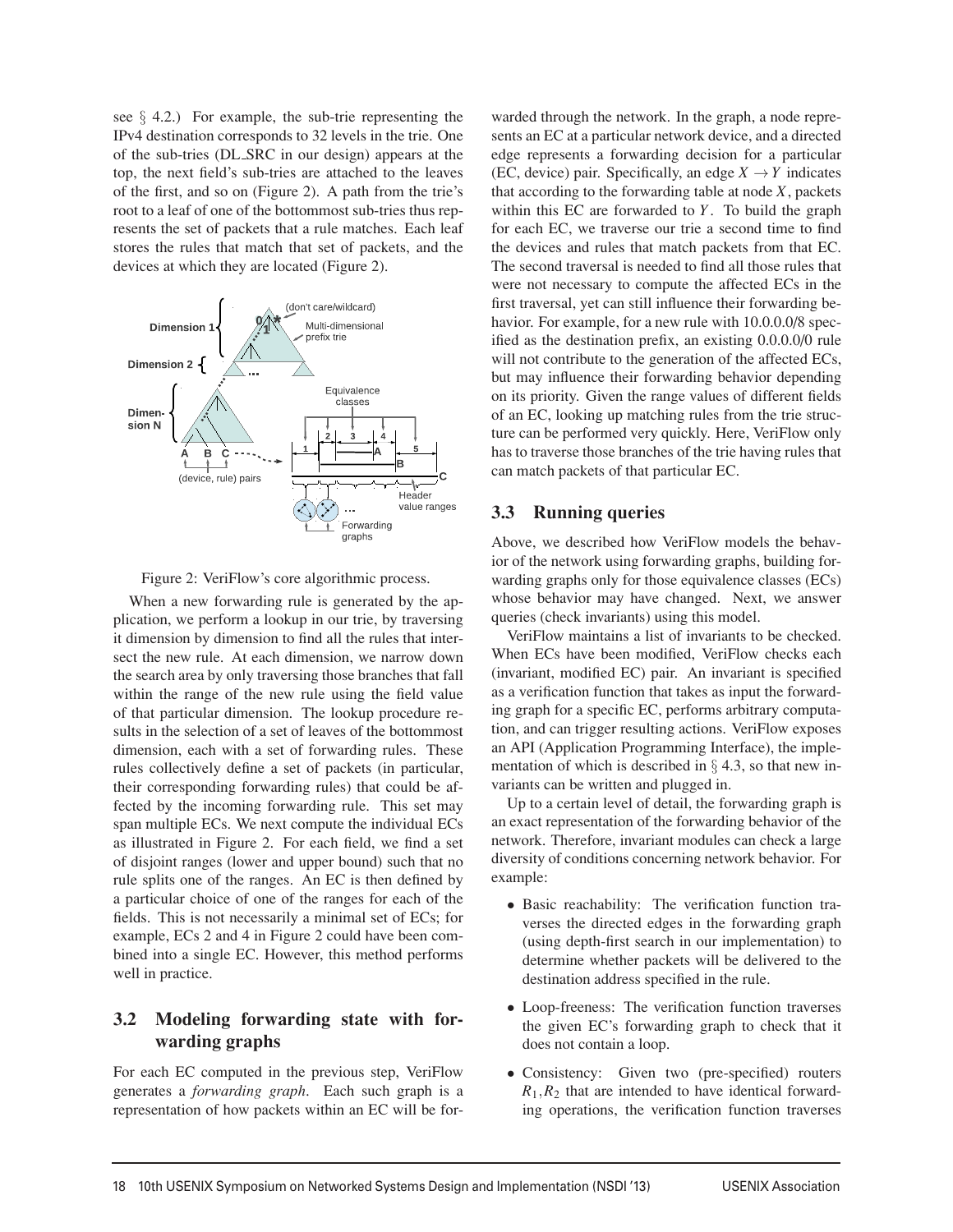the forwarding graph starting at  $R_1$  and  $R_2$  to test whether the fate of packets is the same in both cases. (Any difference may indicate a bug.)

Further examples include detecting "black holes" where packets are dropped, ensuring isolation of multiple VLANs, verifying access control policies, checking whether a new rule conflicts with an existing rule, checking whether an EC changes its next hop due to the insertion/deletion of a rule, ensuring that packets always traverse a firewall, and so on.

There are two key limitations on what invariants can be feasibly implemented. First, VeriFlow's forwarding graph construct must include the necessary information. Our current implementation of VeriFlow does not, for example, incorporate information on buffer sizes that would be necessary for certain performance invariants. (There is not, however, any fundamental reason that Veri-Flow could not be augmented with such metadata.) Second, the invariant check must be implementable in the *incremental* manner described above where only the modified ECs are considered at each step.

If a verification function finds a violated invariant, it can choose to trigger further actions within VeriFlow. Two obvious actions are dropping the rule that was being inserted into the network, or installing the rule but generating an alarm for the operator. For example, the operator could choose to drop rules that cause a security violation (such as packets leaking onto a protected VLAN), but only generate an alarm for a black hole. Since verification functions are arbitrary code, they may take other actions as well, such as maintaining statistics (e.g., rate of forwarding behavior change) or writing logs.

#### **3.4 Dealing with high verification time**

VeriFlow achieves real-time response by confining its verification activities within those parts of the network that are affected when a new forwarding rule is installed. In general, the effectiveness of this approach will be determined by numerous factors, such as the complexity of verification functions, the size of the network, the number of rules in the network, the number of unique ECs covered by a new rule, the number of header fields used to match packets by a new rule, and so on.

However, perhaps the most important factor summarizing verification time is the *number of ECs modified*. As our later experiments will show, VeriFlow's verification time is roughly linear in this number. In other words, VeriFlow has difficulty verifying invariants in real-time when large swaths of the network's forwarding behavior are altered in one operation.

When such disruptive events occur, VeriFlow may need to let new rules be installed in the network without waiting for verification, and run the verification process in parallel. We lose the ability to block problematic rules before they enter the network, but we note several mitigating facts. First, the most prominent example of a disruptive event affecting many ECs is a link failure, in which case VeriFlow anyway cannot block the modification from entering the network. Second, upon (eventually) detecting a problem, VeriFlow can still raise an alarm and remove the problematic rule(s) from the network. Third, the fact that the number of affected ECs is large may itself be worthy of an immediate alarm even before invariants are checked for each EC. Finally, our experiments with realistic forwarding rule update traces  $(\S$  5) show that disruptive events (i.e., events affecting large number of ECs) are rare: in the vast majority of cases (around 99%), the number of affected ECs is small (less than 10).

# **4 Implementation**

We describe three key aspects of our implementation: our shim layer to intercept network events  $(\S 4.1)$ , an optimization to accelerate verification  $(\S 4.2)$ , and our API for custom invariants  $(\S 4.3)$ .

# **4.1 Making deployment transparent**

In order to ease the deployment of VeriFlow in networks with OpenFlow-enabled devices, and to use Veri-Flow with unmodified OpenFlow applications, we need a mechanism to make VeriFlow transparent so that these existing OpenFlow entities may remain unaware of the presence of VeriFlow. We built two versions of VeriFlow. One is a *proxy process* [25] that sits between the controller and the network, and is therefore independent of the particular controller. The second version is *integrated* with the NOX OpenFlow controller [14] to improve performance; our performance evaluation is of this version. We expect one could similarly integrate VeriFlow with other controllers, such as Floodlight [2], Beacon [1] and Maestro [11], without significant trouble.

We built our implementation within NOX version 0.9.1 (full beta single-thread version). We integrated VeriFlow within NOX, enabling it to run as a transparent rule verifier sitting between the OpenFlow applications implemented using NOX's API, and the switches and routers in the network. SDN applications running on NOX use the NOX API to manipulate the forwarding state of the network, resulting in OFPT FLOW MOD (flow table modification) and other OpenFlow messages generated by NOX. We modified NOX to intercept these messages, and redirect them to our VeriFlow module. This ensures that all messages are intercepted by Veri-Flow before they are dispatched to the network. Veri-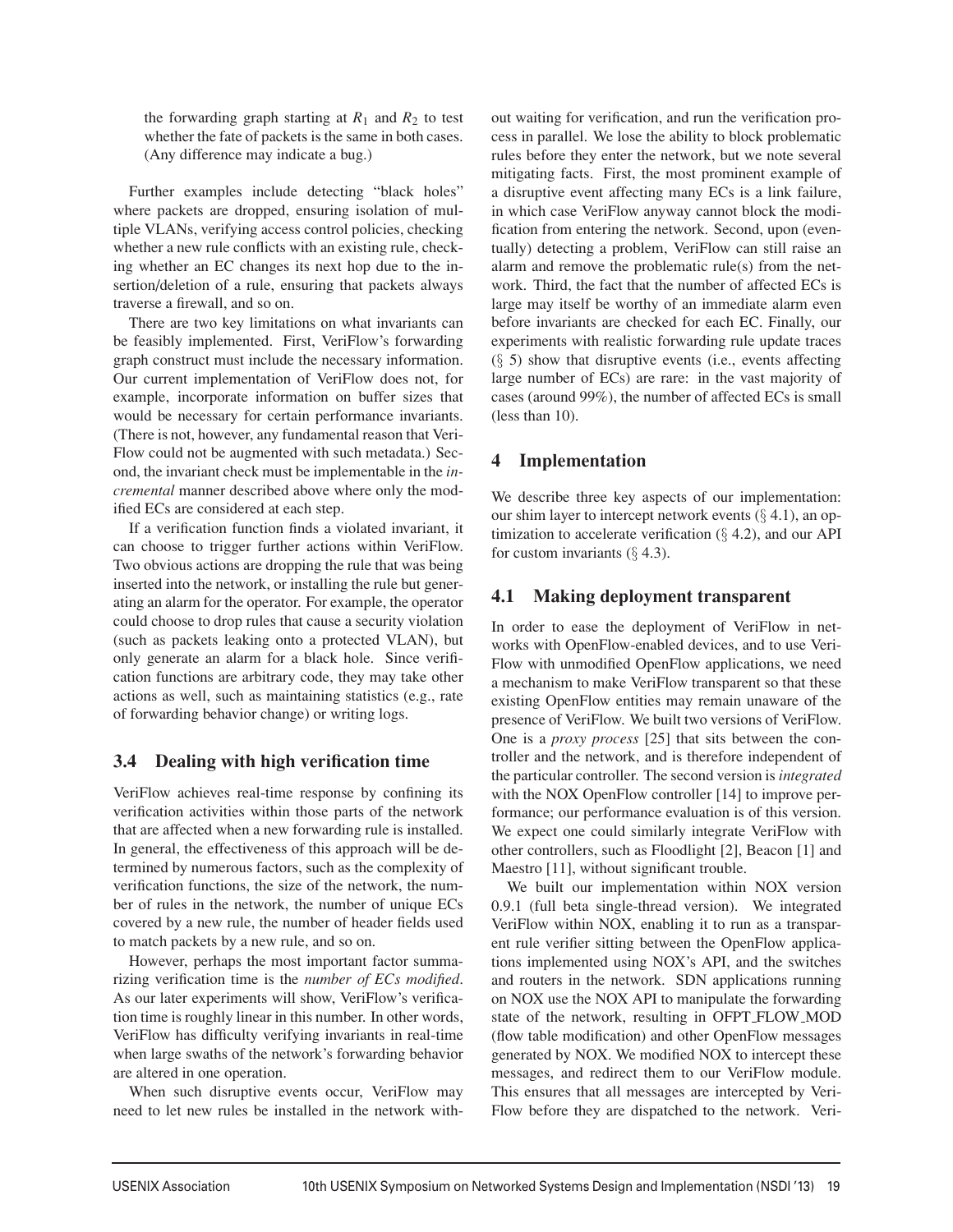Flow then processes and checks the forwarding rules contained in these messages for correctness, and can block problematic flow rules.

To integrate the VeriFlow module, we extend two parts of NOX. First, within the core of NOX, the *send openflow command()* interface is responsible for adding (relaying) flow rules from OpenFlow applications to the switches. At the lower layers of NOX, *handle flow removed()* handles events that remove rules from switches, due to rule timeouts or commands sent by applications. Our implementation intercepts all messages sent to these two function calls, and redirects them to VeriFlow. To reduce memory usage and improve running time, we pass these messages via shallow copy.

There are five types of flow table modification messages that can be generated by OpenFlow applications: OFPFC ADD, OFPFC MODIFY STRICT, OFPFC DELETE STRICT, OFPFC MODIFY and OF-PFC DELETE. These rules differ in terms of whether they add, modify or delete a rule from the flow table. The strict versions match all the fields bit by bit, whereas the non-strict versions allow wildcards. Our implementation handles all these message types appropriately.

## **4.2 Optimizing the verification process**

We use an optimization technique that exploits the way certain match and packet header fields are handled in the OpenFlow 1.1.0 specification. 10 out of 14 fields in this specification do not support arbitrary wildcards.<sup>3</sup> One can only specify an exact value or the special *ANY* (wildcard) value in these fields. We do not use separate dimensions in our trie to represent these fields, because we do not need to find multiple overlapping ranges for them. Therefore, we only maintain the trie structure for the other four fields (DL SRC, DL DST, NW SRC and NW DST). Due to this change, we generate the set of affected equivalence classes (ECs) in three steps. First, we use the trie structure to look for network-wide overlapping rules, and find the set of affected packets determined by the four fields that are represented by the trie. Each individual packet set we get from this step is actually a set of ECs that can be distinguished by the other 10 fields. Second, for each of these packet sets, we extract all the rules that can match packets of that particular class from the location/device of the newly inserted rule. We linearly go through all these rules to find non-overlapping range values for the rest of the fields that are not maintained in the trie structure. Thus, each packet set found in the first step breaks into multiple finer packet sets spanning all the 14 mandatory OpenFlow match and packet header fields. Note that in this step we only consider

the rules present at the device of the newly inserted rule. Therefore, in the final step, as we traverse the forwarding graphs, we may encounter finer rules at other devices that will generate new packet sets with finer granularity. We handle them by maintaining sets of excluded packets as described in the next paragraph.

Each forwarding graph that we generate using our trie structure represents the forwarding state of a group of packet sets that can be distinguished using the 10 fields that do not support arbitrary wildcards. Therefore, while traversing the forwarding graphs, we only work on those rules that overlap with the newly inserted rule on these 10 fields. As we move from node to node while traversing these graphs, we keep track of the ECs that have been served by finer rules and are no longer present in the primary packet set that was generated in the first place. For example, in a device, a subset of a packet set may be served by a finer rule having higher priority than a coarser rule that serves the rest of that packet set. We handle this by maintaining a set of excluded packets for each forwarding action. Therefore, whenever we reach a node that answers a query (e.g., found a loop or reached a destination), the primary packet set minus the set of excluded packets gives the set of packets that experiences the result of the query.

# **4.3 API to write general queries**

We expose a set of functions that can be used to write general queries in C++. Below is a list of these functions along with the required parameters.

*GetAffectedEquivalenceClasses:* Given a new rule, this function computes the set of affected ECs, and returns them. It also returns a set of sub-tries from the last dimension of our trie structure. Each sub-trie holds the rules that can match packets belonging to one of the affected ECs. This information can be used to build the forwarding graphs of those ECs. This function takes the following parameters.

- Rule: A newly inserted rule.
- *Returns:* Affected ECs.

- *Returns:* Sub-tries representing the last dimension, and holding rules that can match packets of the affected ECs.

*GetForwardingGraph:* This function generates and returns the forwarding graph for a particular EC. It takes the following parameters.

- EquivalenceClass: An EC whose forwarding graph will be computed.

- TrieSet: Sub-tries representing the last dimension, and holding rules that match the EC supplied as the first argument.

- *Returns:* Corresponding forwarding graph.

*ProcessCurrentHop:* This function allows the user to

<sup>3</sup>IN PORT, DL VLAN, DL VLAN PCP, DL TYPE, NW TOS, NW PROTO, TP SRC, TP DST, MPLS LABEL and MPLS TC.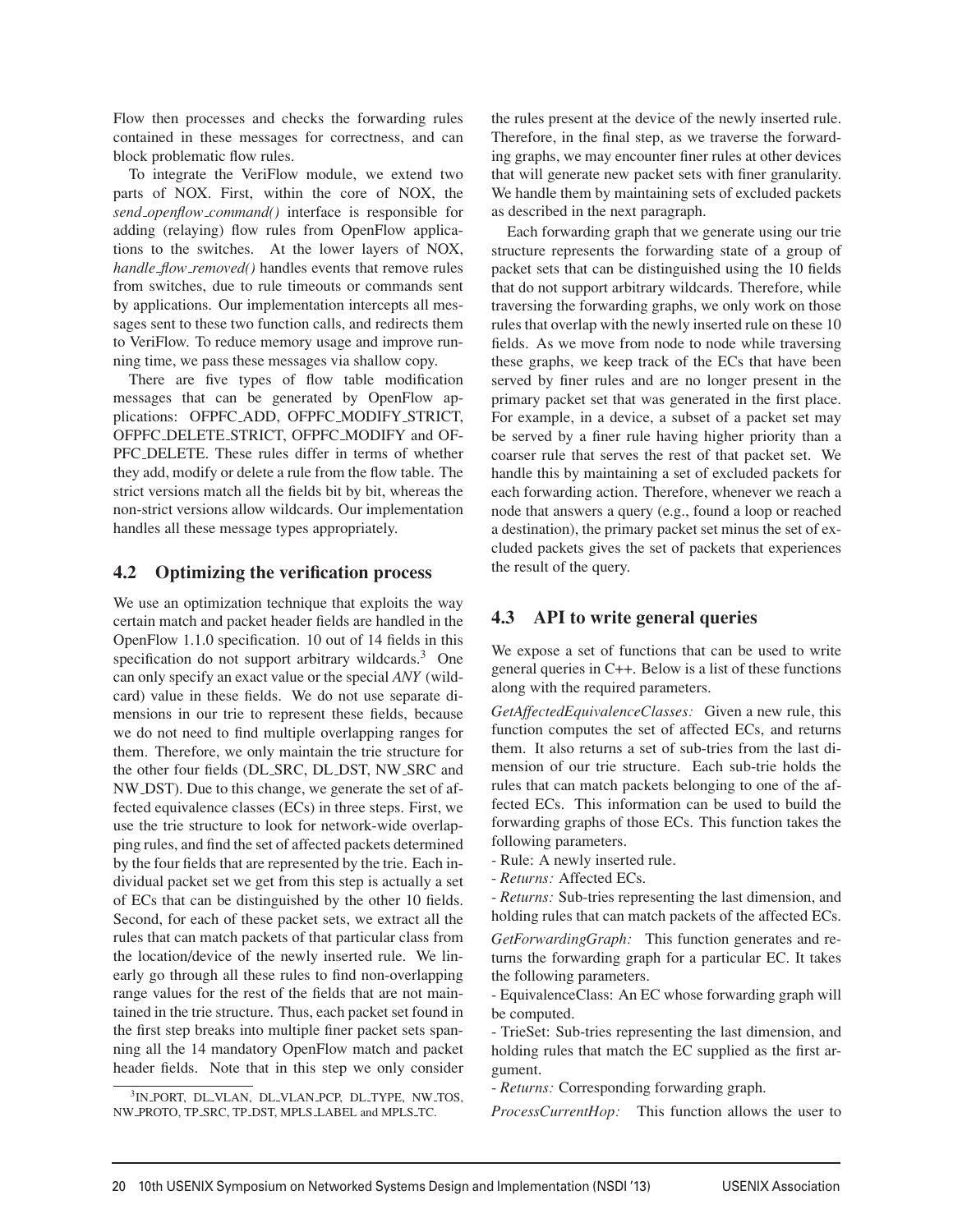traverse a forwarding graph in a custom manner. Given a location and EC, it returns the corresponding next hop. It handles the generation of multiple finer packet sets by computing excluded packet sets that need to be maintained because of our optimization strategy  $(\S$  4.2). Due to this optimization, this function returns a set of (next hop, excluded packet set) tuples — effectively, an annotated directed edge in the forwarding graph. With repeated calls to this function across nodes in the forwarding graphs, custom invariant-checking modules can traverse the forwarding graph and perform arbitrary computation on its structure. This function takes the following parameters.

- ForwardingGraph: The forwarding graph of an EC.
- Location: The current location of the EC.
- *Returns:* (Next hop, excluded packet set) tuples.

Let us look at an example that shows how this API can be used in practice. A network operator may want to ensure that packets belonging to a certain set always pass through a firewall device. This invariant can be violated during addition/deletion of rules, or during link up/down events. To check this invariant, the network operator can extend VeriFlow using the above API to incorporate a custom query algorithm that generates an alarm when the packet set under scrutiny bypasses the firewall device. In fact, the network operator can implement any query that can be answered using the information present in the forwarding graphs.

#### **5 Evaluation**

In this section, we present a performance evaluation of our VeriFlow implementation. As VeriFlow intercepts every rule insertion message whenever it is issued by an SDN controller, it is crucial to complete the verification process in real time so that network performance is not affected, and to ensure scalability of the controller. We evaluated the overhead of VeriFlow's operations with the help of two experiments. In the first experiment  $(\S 5.1)$ , our goal is to microbenchmark different phases of Veri-Flow's operations and observe their contribution to the overall running time. The goal of the second experiment  $(\S$  5.2) is to assess the impact of VeriFlow on TCP connection setup latency and throughput as perceived by end users of an SDN.

In all of our experiments, we used our basic reachability algorithms to test for loops and black holes for every flow modification message that was sent to the network. All of our experiments were performed on a Dell Optiplex 9010 machine with an Intel Core i7 3770 CPU with 4 physical cores and 8 threads at 3.4 GHz, and 32 GB of RAM, running 64 bit Ubuntu Linux 11.10.

#### **5.1 Per-update processing time**

In this experiment, we simulated a network consisting of 172 routers following a Rocketfuel [7] topology (AS 1755), and replayed BGP (Border Gateway Protocol) RIB (Routing Information Base) and update traces collected from the Route Views Project [8]. We built an OSPF (Open Shortest Path First) simulator to compute the IGP (Interior Gateway Protocol) path cost between every pair of routers in the network. A BGP RIB snapshot consisting of 5 million entries was used to initialize the routers' FIB (Forwarding Information Base) tables. Only the FIBs of the border routers were initialized in this phase. We randomly mapped Route Views peers to border routers in our network, and then replayed RIB and update traces so that they originate according to this mapping. We replayed a BGP update trace containing 90,000 updates to trigger dynamic changes in the network. Upon receiving an update from the neighboring AS, each border router sends the update to all the other routers in the network. Using standard BGP polices, each router updates its RIB using the information present in the update, and updates its FIB based on BGP AS path length and IGP path cost. We fed all the FIB changes into VeriFlow to measure the time VeriFlow takes to complete its individual steps described in  $\S$  3. We recorded the run time to process each change individually. Note that in this first set of experiments, only the destination IP address is used to forward packets. Therefore, only this one field contributes to the generation of equivalence classes (ECs). We initialize the other fields with ANY (wildcards).

The results from this experiment are shown in Figure 3(a). VeriFlow is able to verify most of the updates within 1 millisecond (ms), with mean verification time of 0.38ms. Moreover, of this time, the query phase takes only 0.01ms on an average, demonstrating the value of reducing the query problem to a simple graph traversal for each EC. Therefore, VeriFlow would be able to run multiple queries of interest to the network operator (e.g., black hole detection, isolation of multiple VLANs, etc.) within a millisecond time budget.

We found that the number of ECs that are affected by a new rule strongly influences verification time. The scatter plot of Figure 3(b) shows one data point for each observed number of modified ECs (showing the mean verification time across all rules, which modified that number of ECs). The largest number of ECs affected by a single rule was 574; the largest verification latency was 159.2ms due to an update affecting 511 ECs. However, in this experiment, we found that for most updates the number of affected ECs is small. 94.5% of the updates only affected a single EC, and 99.1% affected less than 10 ECs. Therefore, only a small fraction of rules (0.9%) affected large numbers of ECs. This can be observed by

-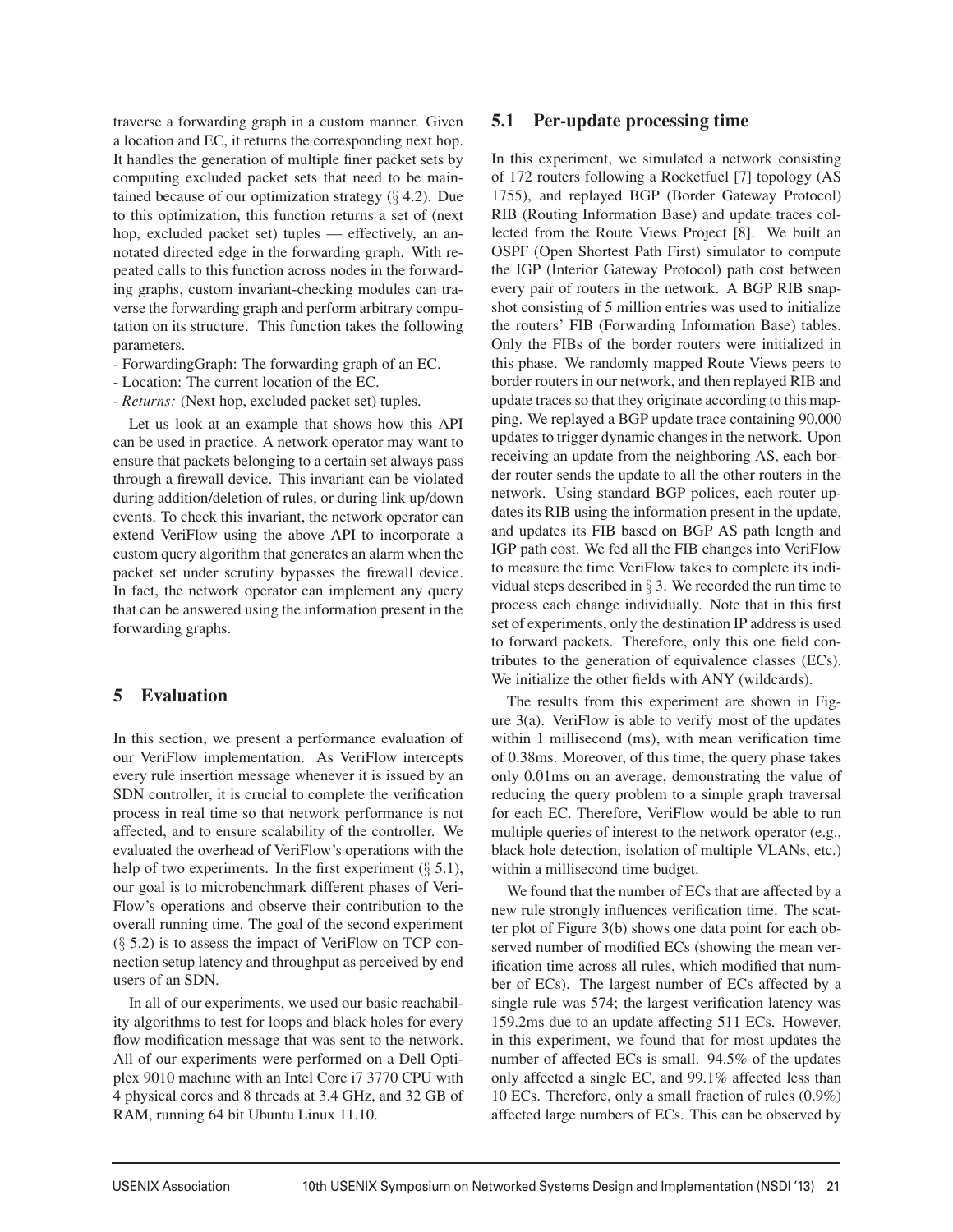

Figure 3: Per-update processing times: (a) Microbenchmark results, using the Route Views trace. Total verification time of VeriFlow remained below 1ms for 97.8% of the updates. (b) Scatter plot showing the influence of number of equivalence classes on verification time. (c) Results from multi-field packet filter experiment using the Route Views trace. As more fields are used in forwarding rules, the running time of VeriFlow increases. The average verification latency is not significantly influenced as we increase the number of filters present in the network. (d) Results from the conflict detection test. VeriFlow is fast enough to compute all the conflicting rules within hundreds of microseconds for 99% of the updates.

8

looking at the long tail of Figure 3(a).

In the above experiment, we assumed that the network topology remains unchanged, i.e., there are no link or node failures. In case of a link failure or node failure (which can be thought of as failure of multiple links connected to the failed node), the packets that were using that link or node will experience changes in their forwarding behavior. When this happens, VeriFlow's job is to verify the fate of those affected packets. In order to evaluate VeriFlow's performance in this scenario, we used the above topology and traces to run a new experiment. In this experiment, we fed both the BGP RIB trace and update trace to the network. Then we removed each of the packet-carrying links (381 in total) of the network one by one (restoring a removed link before removing the next), and computed the number of affected ECs and the running time of VeriFlow to verify the behavior of those classes. We found that most of the link removals affected a large number of ECs. 254 out of 381 links affected more that 1,000 ECs. The mean verification time to verify a link failure event was 1.15 seconds, with a maximum of 4.05 seconds. We can deal with such cases by processing the forwarding graphs of different ECs in parallel on multi-core processors. This is possible because the forwarding graphs do not depend on each other, or on any shared data structure. However, as link or node failures cannot be avoided once they happen, this may not be a serious issue for network operators.

In order to evaluate VeriFlow's performance in the presence of more fields, we changed the input data set to add packet filters that will selectively drop packets after matching them against multiple fields. We randomly selected a subset of the existing RIB rules currently present in the network, and inserted packet filter rules by specifying values in some of the other fields that were not present in the original trace. We ran this experiment with two sets of fields. In the first set we used TP SRC and TP DST in addition to NW DST (3 fields in total), which was already present in the trace. For each randomly selected RIB rule, we set random values to those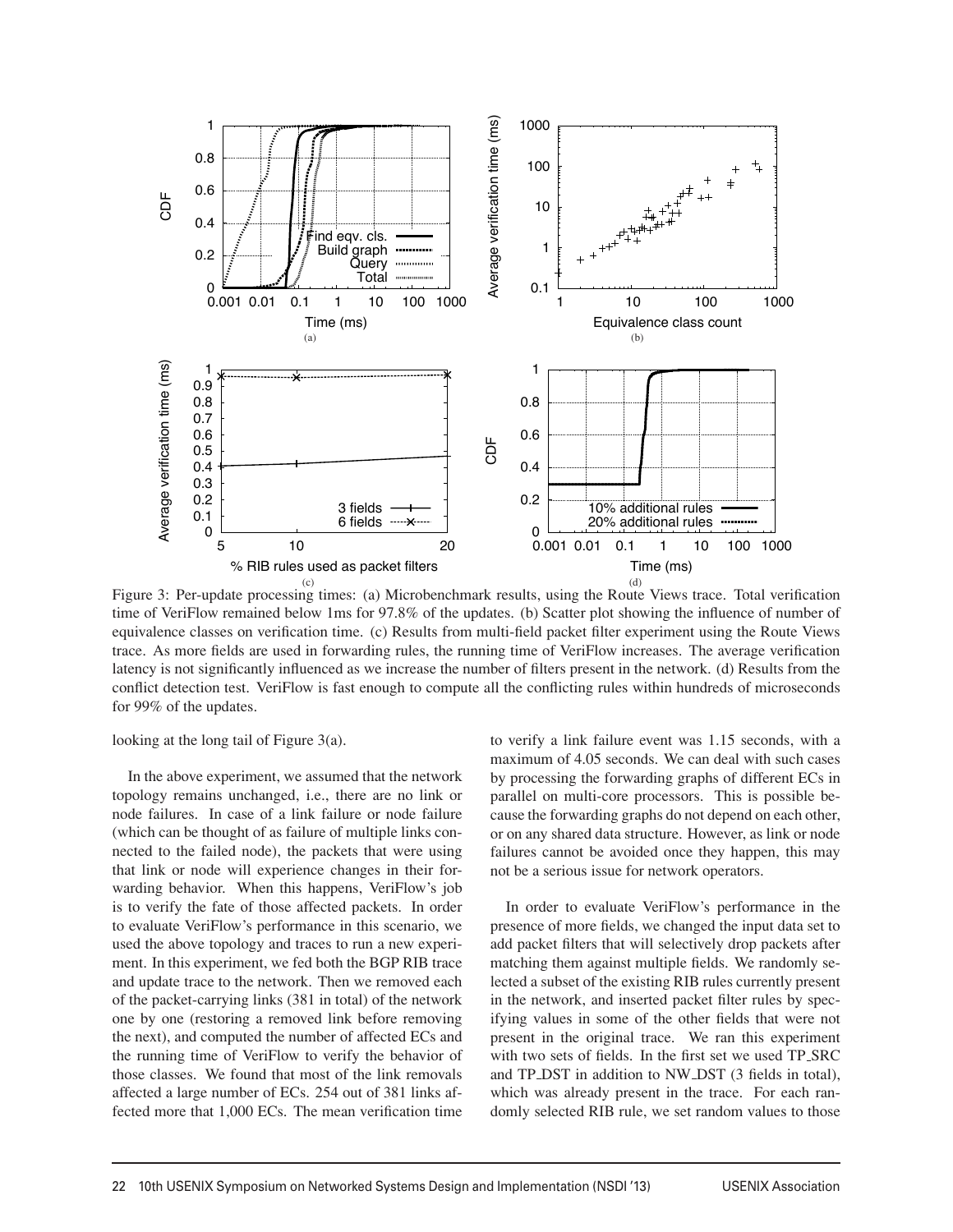two fields (TP SRC and TP DST), and set its priority higher than the original rule. The remaining 11 fields are set to ANY. While replaying the updates, all the 14 fields except NW DST are set to ANY.

In the second set we used NW\_SRC, IN\_PORT, DL VLAN, TP SRC and TP DST in addition to NW DST (6 fields in total). For each randomly selected RIB rule, we set random values to IN PORT, DL VLAN, TP SRC and TP DST, a random /16 value in NW SRC, and set the priority higher than the original rule. The remaining 8 fields are set to ANY. While replaying the updates, all the 14 fields except NW SRC and NW DST are set to ANY. In the updates, the NW SRC is set to a random /12 value and the NW DST is the original value present in the trace. We ran this experiment multiple times varying the percentage of RIB rules that are used to generate random filter rules with higher priority.

Figure 3(c) shows the results of this experiment. Verification time is heavily affected by the number of fields used to classify packets. This happens because as we use more fields to classify packets at finer granularities, more unique ECs are generated, and hence more forwarding graphs need to be verified. We also note from Figure 3(c) that VeriFlow's overall performance is not affected much by the number of filters that we install into the network.

In all our experiments thus far, we kept a fixed order of packet header fields in our trie structure. We started with DL SRC (DS), followed by DL DST (DD), NW SRC (NS) and NW DST (ND). In order to evaluate the performance of VeriFlow with different field orderings, we re-ran the above packet filter experiment with reordered fields. In all the runs we used random values for the NW SRC field and used the NW DST values present in the Route Views traces. All the other fields were set to ANY. We installed random packet filter rules for 10% of the BGP RIB entries. As our dataset only specified values for the NW SRC and NW DST fields, there were a total of 12 different orderings of the aforementioned 4 fields. Table 1 shows the results from this experiment.

Table 1: Effect of different field orderings on total running time of VeriFlow.

| Order       | Time (ms) | Order       | Time (ms) |
|-------------|-----------|-------------|-----------|
| DS-DD-NS-ND | 1.001     | DS-DD-ND-NS | 0.090     |
| DS-NS-DD-ND | 1.057     | DS-ND-DD-NS | 0.096     |
| NS-DS-DD-ND | 1.144     | ND-DS-DD-NS | 0.101     |
| NS-DS-ND-DD | 1.213     | ND-DS-NS-DD | 0.103     |
| NS-ND-DS-DD | 1.254     | ND-NS-DS-DD | 0.15      |
| DS-NS-ND-DD | 1.116     | DS-ND-NS-DD | 0.098     |

From Table 1, we can see that changing the field order in the trie structure greatly influences the running time of VeriFlow. Putting the NW DST field ahead of NW SRC reduced the running time by an order of magnitude (from around 1ms to around 0.1ms). This happens because a particular field order may produce fewer unique ECs compared to other field orderings for the same rule. However, it is difficult to come up with a single field order that works best in all scenarios, because it is highly dependent on the type of rules present in a particular network. Changing the field order in the trie structure dynamically and efficiently as the network state evolves would be an interesting area for future work.

**Checking non-reachability invariants:** Most of our discussion thus far focused on checking invariants associated with the inter-reachability of network devices. To evaluate the generality of our tool, we implemented two more invariants using our API that were not directly related to reachability: *conflict detection* (whether the newly inserted rule violates isolation of flow tables between network slices, accomplished by checking the output of the EC search phase), and *k-monitoring* (ensuring that all paths in the network traverse one of several deployed monitoring points, done by augmenting the forwarding graph traversal process). We found that the overhead of these checks was minimal. For the conflict detection query, we ran the above filtering experiment using the 6-field set with 10% and 20% newly inserted random rules. However, this time instead of checking the reachability of the affected ECs as each update is replayed, we only computed the set of rules that overlap/conflict with the newly inserted rule. The results from this experiment are shown in Figure 3(d).

From this figure, we can see that conflicting rule checking can be done quickly, taking only 0.305ms on average. (The step in the CDF is due to the fact that some withdrawal rules did not overlap with any existing rule.)

For the k-monitoring query experiment, we used a snapshot of the Stanford backbone network data-plane state that was used in [17]. This network consists of 16 routers, where 14 of these are internal routers and the other 2 are gateway routers used to access the outside network. The snapshot contains 7,213 FIB table entries in total. In this experiment, we used VeriFlow to test whether *all* the ECs currently present in the network pass through one of the two gateway routers of the network. We observed that at each location the average latency to perform this check for all the ECs is around 68.06ms with a maximum of 75.39ms.

#### **5.2 Effect on network performance**

In order to evaluate the effect of VeriFlow's operations on user-perceived TCP connection setup latency and the network throughput, we emulated an OpenFlow network consisting of 172 switches following the aforementioned Rocketfuel topology using Mininet [3]. Mininet creates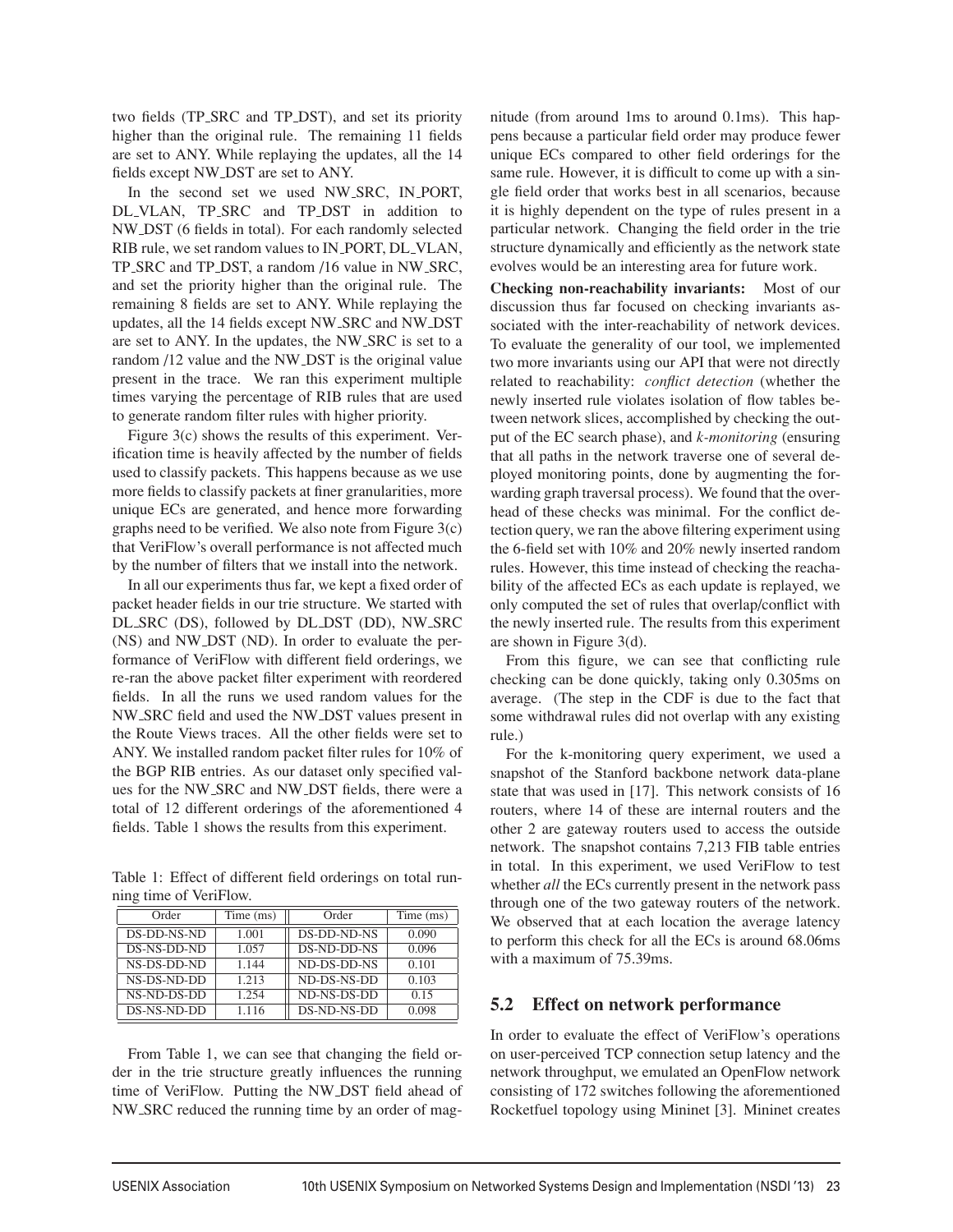

Figure 4: Effect on network performance: (a) TCP connection setup throughput, and (b) Throughput of flow modification (Flow Mod) messages, with and without VeriFlow. For different loads, VeriFlow imposes minimal overhead. (c) Effect of the number of packet header fields on VeriFlow's verification speed. As we increase the number of fields, overhead of VeriFlow increases gradually.

a software-defined network (SDN) with multiple nodes on a single machine. We connected one host to every switch in this emulated network. We ran the NOX OpenFlow controller along with an application that provides the functionality of a learning switch. It allows a host to reach any other host in the network by installing flow rules in the switches using flow modification (Flow Mod) messages. We implemented a simple TCP server program and a simple TCP client program to drive the experiment. The server program accepts TCP connections from clients and closes the connection immediately. The client program consists of two threads. The primary thread continuously sends connect requests to a random server using a non-blocking socket. To vary the intensity of the workload, our TCP client program generates connections periodically with a parameterized sleep interval (*S*). The primary thread at each client sleeps for a random interval between 0 to *S* seconds (at microsecond granularity) before initiating the connection request, and iterating. The secondary thread at each client uses the *select* function to look for connections that are ready for transmission or experienced an error. A user supplied polling interval (*P*) is used to control the rate at which the select call will return. We set *P* inversely proportional to the *S* value to avoid busy waiting and to allow the other processes (e.g., Open vSwitch [5]) to get a good share of the CPU. We ran the server program at each of the 172 hosts, and configured the client programs at all the hosts to continually connect to the server of random hosts (excluding itself) over a particular duration (at least 10 minutes). In the switch application, we set the rule eviction idle timeout to 1 second and hard timeout to 5 seconds.

We ran this experiment first with NOX alone, and then with NOX and VeriFlow. We used the same seed in all the random number generators to ensure similar loads in both the runs. We also varied the *S* value to monitor the performance of VeriFlow under a range of network loads.

Figure 4(a) shows the number of TCP connections that were successfully completed per second for different workloads both with and without VeriFlow. From this figure, we can see that in all the cases VeriFlow imposes negligible overhead on the TCP connection setup throughput in our emulated OpenFlow network. The largest reduction in throughput that we observed in our experiments was only 0.74%.

Figure 4(b) shows the number of flow modification (Flow Mod) messages that were processed and sent to the network per second for different workloads both with and without VeriFlow. From this figure, again we can see that in all the cases VeriFlow imposes minimal overhead on the flow modification message throughput. The largest reduction in throughput that we observed in our experiments was only 12.8%. This reduction in throughput is caused by the additional processing time required to verify the flow modification messages before they are sent to the network.

In order to assess the impact of VeriFlow on end-toend TCP connection setup latency, we ran this experiment with *S* set to 30 seconds. We found that in the presence of VeriFlow, the average TCP connection setup latency increases by 15.5% (45.58ms without VeriFlow versus 52.63ms with VeriFlow). As setting up a TCP connection between two hosts in our emulated 172 host OpenFlow network requires installing flow rules into more than one switch, the verification performed by Veri-Flow after receiving each flow rule from the controller inflates the end-to-end connection setup latency to some extent.

Lastly, we ran this experiment after modifying Veri-Flow to work with different numbers of OpenFlow packet header fields. Clearly, if we restrict the number of fields during the verification process, there will be less work for VeriFlow, resulting in faster verification time. In this experiment, we gradually increased the number of OpenFlow packet header fields that were used during the verification process (from 1 to 14). VeriFlow simply ignored the excluded fields, and it reduced the number of dimensions in our trie structure. We set *S* to 10

 $\overline{a}$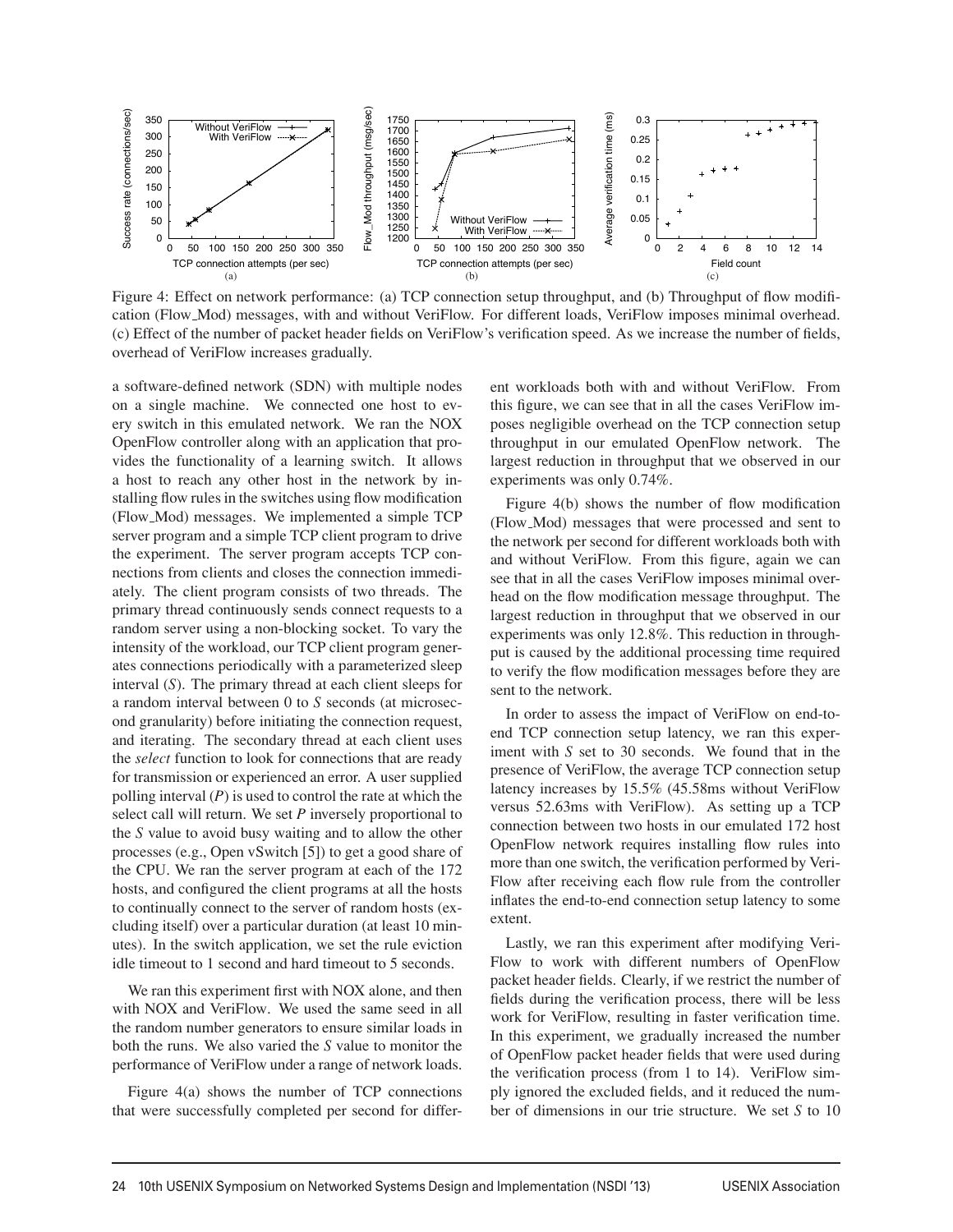seconds and ran each run for 10 minutes. During the runs, we measured the verification latency experienced by each flow modification message generated by NOX, and computed their average at each run.

Figure 4(c) shows the results from this experiment. Here, we see that with the increase in the number of packet header fields, the verification overhead of Veri-Flow increases gradually but always remains low enough to ensure real-time response. The 5 fields that contributed most in the verification overhead are DL SRC, DL DST, NW SRC, NW DST and DL TYPE. This happened because these 5 fields had different values at different flow rules, and contributed most in the generation of multiple ECs. The other fields were mostly wildcards, and did not generate additional ECs.

**Comparison with related work:** Finally, we compared performance of our technique with two pieces of related work: the Hassel tool presented in [17] (provided to us by the authors), and a BDD-based analysis tool that we implemented from scratch following the strategy presented in [10] (the original code was not available to us). The authors of [17] provided two copies of their tool, one in Python and one in C, and we evaluated using the better-performing C version. While we note these works solve different problems from our work (e.g., HSA performs static verification, and does it between port pairs), we present these results to put Veri-Flow's performance in context. First, we ran Hassel over the snapshot of the Stanford backbone network dataplane state that was used in [17]. We found that Hassel's average time to check reachability between a pair of ports (effectively exploring all ECs for that sourcedestination pair) was 578.62ms, with a maximum of 6.24 seconds. In comparison, VeriFlow took only 68.06ms on average (with a maximum of 75.39ms) to test the reachability of all the ECs currently present at a single node in the network. Next, in the BDD-based approach, we used the NuSMV [4] model checker to build a BDD using a new rule and the overlapping existing rules, and used CTL (Computation Tree Logic) to run reachability queries [10]. Here, we used the Rocketfuel topology and Route Views traces that we used in our earlier experiments. We found that this approach is quite slow and does not provide real-time response while inserting and checking new forwarding rules. Checking an update took 335.71ms on an average with a maximum of 67.16 seconds.

#### **6 Discussion and Future Work**

**Deciding when to check:** VeriFlow may not know when an invariant violation is a true problem rather than an intermediate state during which the violation is considered acceptable by the operator. For example, in an SDN, applications can install rules into a set of switches to build an end-to-end path from a source host to a destination host. However, as VeriFlow is unaware of application semantics, it may not be able to determine these rule set boundaries. This may cause VeriFlow to report the presence of temporary black holes while processing a set of rules one by one. One possible solution is for the SDN application to tell VeriFlow when to check. Moreover, VeriFlow may be used with consistent update mechanisms [20,24], where there are well-defined stages during which the network state is consistent and can be checked.

**Handling packet transformations:** We can extend our design to handle rules that perform packet transformation such as Network Address Translation. A transformation rule has two parts – the match part determines the set of packets that will undergo the transformation, and the transformation part represents the set of packets into which the matched packets will get transformed. We can handle this case by generating additional equivalence classes and their corresponding forwarding graphs, to address the changes in packet header due to the transformations. In the worst case, if we have transformations at every hop (e.g., in an MPLS network), then we may need to traverse our trie structure multiple times to build an end-to-end path of a particular packet set. We leave a full design and implementation to future work.

**Multiple controllers:** VeriFlow assumes it has a complete view of the network to be checked. In a multicontroller scenario, obtaining this view in real time would be difficult. Checking network-wide invariants in real time with multiple controllers is a challenging problem for the future.

# **7 Related Work**

Recent work on debugging general networks and SDNs focuses on detecting network anomalies [10, 19], checking OpenFlow applications [12], ensuring data-plane consistency [20, 24], and allowing multiple applications to run side-by-side in a non-conflicting manner [22, 23, 25]. However, unlike VeriFlow, none of the existing solutions provides real-time verification of network-wide invariants as the network experiences dynamic changes.

**Checking OpenFlow applications:** Several tools have been proposed to find bugs in OpenFlow applications and to allow multiple applications run on the same physical network in a non-conflicting manner. NICE [12] performs symbolic execution of OpenFlow applications and applies model checking to explore the state space of an entire OpenFlow network. Unlike VeriFlow, NICE is a proactive approach that tries to figure out invalid system

 $\overline{1}$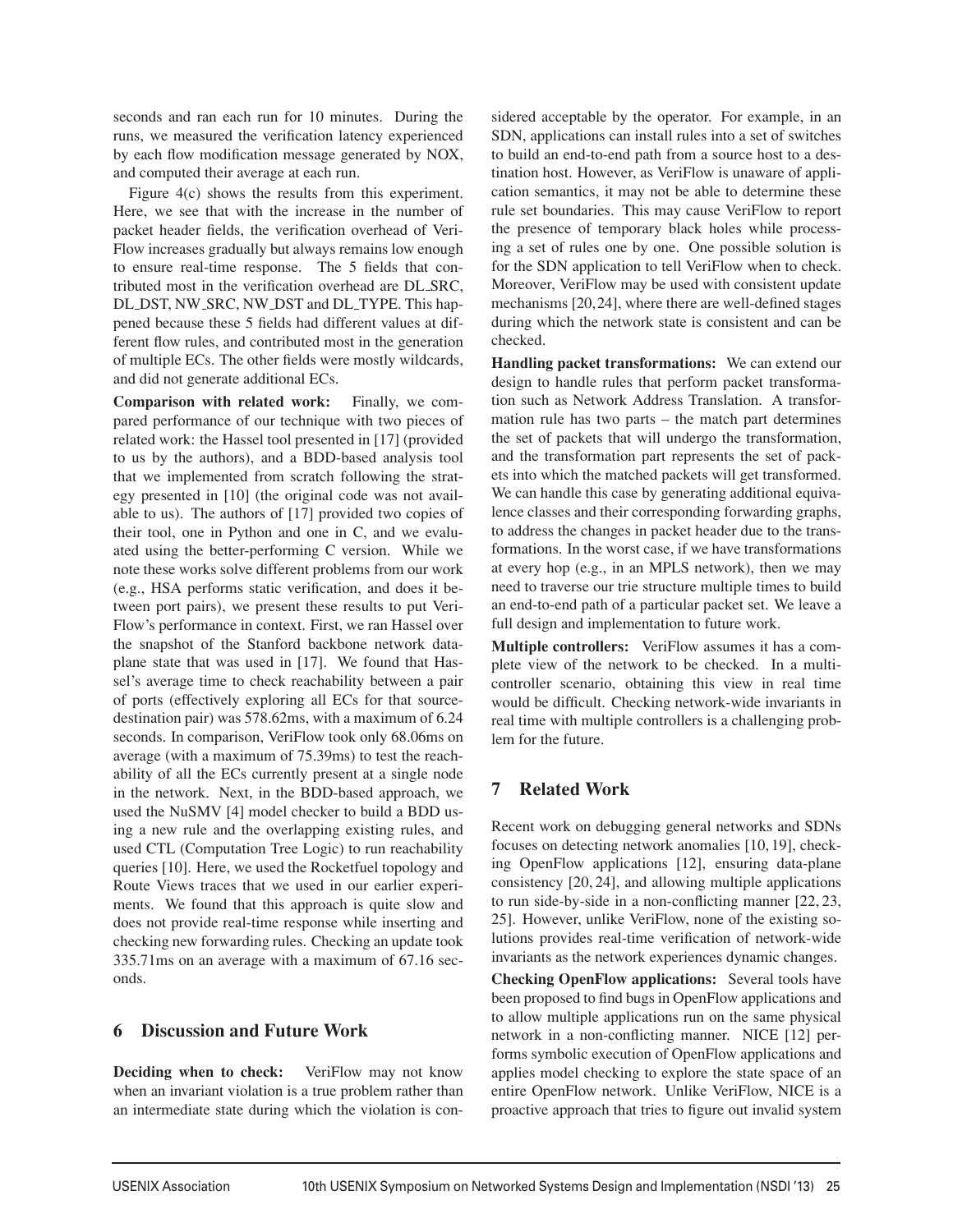states by using a simplified OpenFlow switch model. It is not designed to check network properties in real time. FlowVisor [25] allows multiple OpenFlow applications to run side-by-side on the same physical infrastructure without affecting each others' actions or performance. Unlike VeriFlow, FlowVisor does not verify the rules that applications send to the switches, and does not look for violations of key network invariants.

In [22], the authors presented two algorithms to detect conflicting rules in a virtualized OpenFlow network. In another work [23], Porras et al. extended the NOX OpenFlow controller with a live rule conflict detection engine called FortNOX. Unlike VeriFlow, both of these works only detect conflicting rules, and do not verify the forwarding behavior of the affected packets. Therefore, VeriFlow is capable of providing more useful information compared to these previous works.

**Ensuring data-plane consistency:** Static analysis techniques using data-plane information suffer from the challenge of working on a consistent view of the network's forwarding state. Although this issue is less severe in SDNs due to their centralized controlling mechanism, inconsistencies in data-plane information may cause transient faults in the network that go undetected during the analysis phase. Reitblatt et al. [24] proposed a technique that uses an idea similar to the one proposed in [15]. By tagging each rule by a version number, this technique ensures that switches forward packets using a consistent view of the network. This same problem has been addressed in [20] using a different approach. While these works aim to tackle transient inconsistencies in an SDN, VeriFlow tries to detect both transient and longterm anomalies as the network state evolves. Therefore, using these above mechanisms along with VeriFlow will ensure that whenever VeriFlow allows a set of rules to reach the switches, they will forward packets without any transient and long-term anomalies.

**Checking network invariants:** The router configuration checker (rcc) [13] checks configuration files to detect faults that may cause undesired behavior in the network. However, rcc cannot detect faults that only manifest themselves in the data plane (e.g., bugs in router software and inconsistencies between the control plane and the data plane; see [19] for examples).

Anteater [19] uses data-plane information of a network, and checks for violations of key network invariants (absence of routing loops and black holes). Anteater converts the data-plane information into boolean expressions, translates network invariants into instances of boolean satisfiability (SAT) problems, and checks the resultant SAT formulas using a SAT solver. Although Anteater can detect violations of network invariants, it is static in nature, and does not scale well to dynamic changes in the network (taking up to hundreds of seconds to check a single invariant). Header Space Analysis [17] is a system with goals similar to Anteater, and is also not real time.

Concurrent with our work, NetPlumber [16] is a tool based on Header Space Analysis (HSA) that is capable of checking network policies in real time. NetPlumber uses HSA in an incremental manner to ensure real-time response. Unlike VeriFlow, which allows users to write their own custom query procedures, NetPlumber provides a policy language for network operators to specify network policies that need to be checked.

ConfigChecker [10] and FlowChecker [9] convert network rules (configuration and forwarding rules respectively) into boolean expressions in order to check network invariants. They use Binary Decision Diagram (BDD) to model the network state, and run queries using Computation Tree Logic (CTL). VeriFlow uses graph search techniques to verify network-wide invariants, and handles dynamic changes in real time. Moreover, unlike previous solutions, VeriFlow can *prevent* problems from hitting the forwarding plane, whereas FlowChecker find problems after they occur and (potentially) cause damage. ConfigChecker, like rcc, cannot detect problems that only affect the data plane.

An early version of VeriFlow was presented in [18] but only supported checking for a single header field with a basic reachability invariant, had comparatively high overhead, and had a limited evaluation.

# **8 Conclusion**

In this paper, we presented VeriFlow, a network debugging tool to find faulty rules issued by SDN applications, and optionally prevent them from reaching the network and causing anomalous network behavior. Veri-Flow leverages a set of efficient algorithms to check rule modification events in real time before they are sent to the live network. To the best of our knowledge, VeriFlow is the first tool that can verify network-wide invariants in a live network in real time. With the help of experiments using a real world network topology, real world traces, and an emulated OpenFlow network, we found that Veri-Flow is capable of processing forwarding table updates in real time.

# **Acknowledgments**

We thank our shepherd, Richard Mortier, and the anonymous reviewers for their valuable comments. We gratefully acknowledge the support of the NSA Illinois Science of Security Lablet, and National Science Foundation grants CNS 1040396 and CNS 1053781.